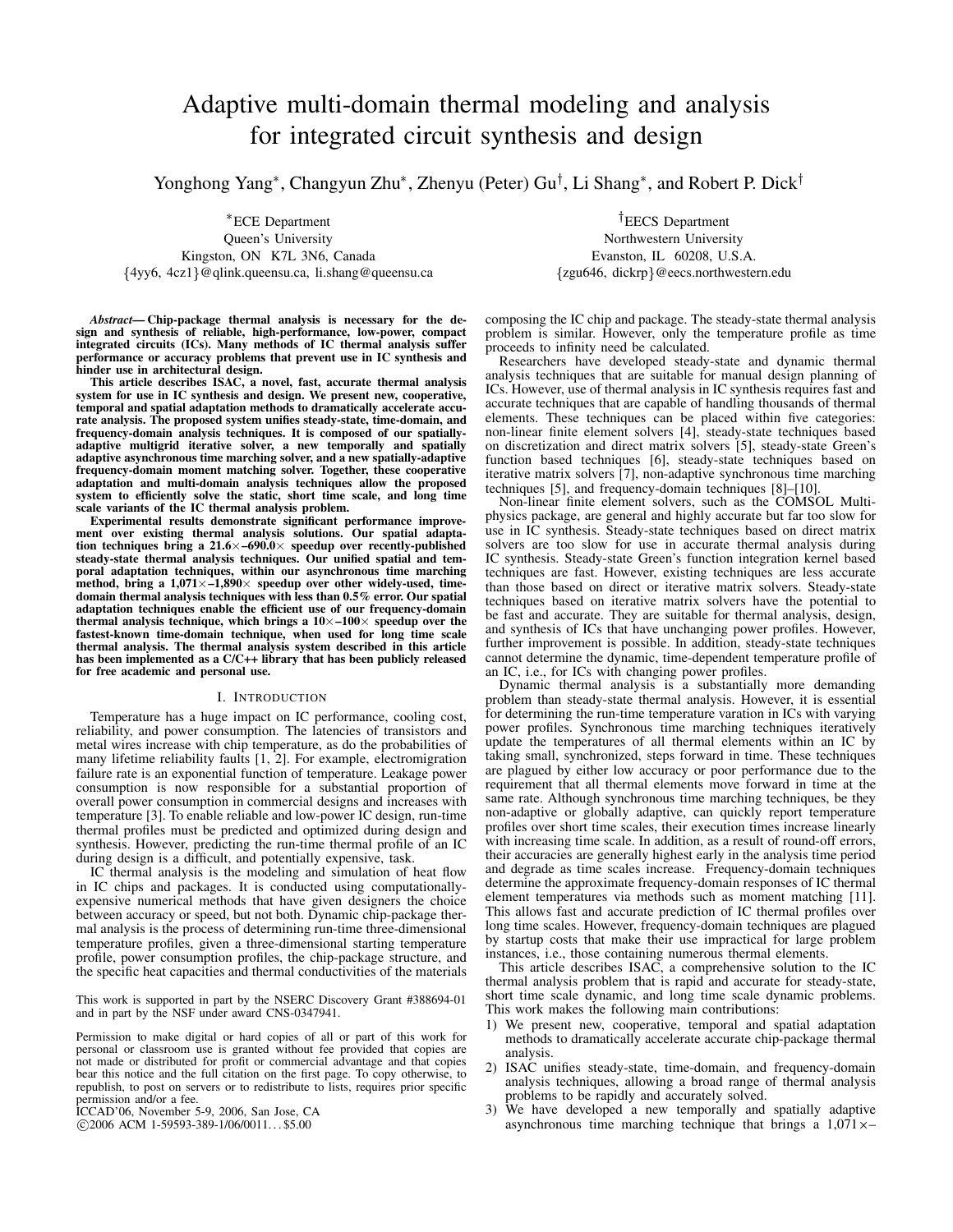

Fig. 1. ISAC Overview

1,890 x speedup over other widely-used, time-domain thermal analysis techniques with less than 0.5% error.

4) The proposed spatial adaptation technique enables the use of our frequency-domain moment matching technique on large problems, bringing a  $10\times$  -100 $\times$  speedup over the fastest-know time-domain technique, when used for long time scale thermal analysis.

The thermal analysis system described in this article has been implemented as a C/C++ library that has been publicly released for free academic and personal use: http://post.queensu.ca/˜shangl/isac/.

The rest of this article is organized as follows. Section II introduces the IC thermal analysis problem and gives a brief overview of the proposed adaptive multi-domain thermal analysis system. Section III describes our cooperative adaptation methods, summarizes our steadystate thermal analysis technique, and describes our time-domain and frequency-domain thermal analysis techniques in detail. Section IV presents experimental results. Section V describes the C/C++ library interface for the software implementation of the proposed thermal analysis system. We draw conclusions in Section VI.

#### II. PROBLEM DEFINITION AND ISAC ARCHITECTURE

This section introduces the IC thermal analysis problem and describes the system architecture of ISAC. Note that this version of ISAC has grown in capabilities and techniques compared with a more preliminary system with the same name [12]. However, we thought it would be least confusing to current users of the software to keep the same name.

# *Problem definition*

ISAC characterizes the heat diffusion process through an IC chip and cooling package. Thermal conduction is governed by the following partial differential equation.

$$
\rho c \frac{\partial T(\vec{r},t)}{\partial t} = \nabla \cdot (k(\vec{r}) \nabla T(\vec{r},t)) + p(\vec{r},t)
$$
 (1)

where  $\rho$  is material density; c is mass heat capacity;  $T(\vec{r}, t)$  and  $k(\vec{r})$ are temperature and thermal conductivity of the material at position  $\vec{r}$  and time t; and  $p(\vec{r}, t)$  is heat source power density.

To conduct numerical thermal analysis, the IC chip and package are partitioned into numerous elements through a discretization process. The distributed thermal characteristics of the IC, package, and cooling solution are then modeled using finite difference discretization in which each element is a node connected to neighboring elements via thermal resistors and connected to a node at the ambient temperature via a thermal capacitor. Thus,

$$
\mathbf{C}\frac{d\mathbf{T}(t)}{dt} = \mathbf{A}\mathbf{T}(t) + \mathbf{P}U(t)
$$
 (2)

where the thermal capacitance matrix, C, is an  $[N \times N]$  diagonal matrix; the thermal conductivity matrix, **A**, is an  $[N \times N]$  sparse matrix;  $T(t)$  and  $P(t)$  are  $[N \times 1]$  temperature and power vectors; and  $U(t)$  is the time step function. As we return to the roots of this formalism, it is interesting to note that Georg Simon Ohm's work on electrical current in circuits [13] was based on Fourier's study of heat transfer.

#### *ISAC architecture overview*

Figure 1 shows the overview of ISAC, which unifies steady-state, time domain, and frequency domain techniques to efficiently and accurately address steady-state and dynamic IC thermal analysis problems.

**Steady-State thermal analysis** characterizes temperature distribution when heat flow does not vary with time. In IC designs, steadystate thermal analysis is sufficient for applications with stable power profiles or periodically changing power profiles that cycle quickly. For steady-state thermal analysis, the left term in Equation 2 expressing temperature variation as function of time, <sup>t</sup>, is dropped.

ISAC conducts steady-state thermal analysis using an efficient spatially-adaptive multigrid relaxation method. In ISAC, the discretization process of IC chip and package is performed using recursive refinement, and maintained hierarchically based on discretization granularity (see Section III-A). This adaptive refinement technique makes use of a hybrid tree structure to bound the temperature difference between adjacent elements (for accuracy) while minimizing the number of elements (for efficiency). The multigrid solver is also used for matrix inversion in the frequency-domain dynamic solver, as described in Section III-C.1.

**Dynamic thermal analysis** characterizes run-time IC thermal profile when the transient features of power profile are significant. ISAC consists of two dynamic thermal analysis algorithms: a time marching method and a moment matching method to handle short time scale and long time scale dynamic thermal analysis, respectively.

In the proposed spatially and temporally adaptive asynchronous time matching method, run-time temperature changes are discretized into numerous time steps and estimated via a limited-order expansion of the actual temperature function around each time instant. Its computational complexity is linearly proportional to the number of time steps and elements. Short time steps are sometimes necessary for accuracy. In ISAC, the time step magnitude of each element is adjusted independently, allowing elements to progress forward in time asynchronously. Care is taken to prevent time deviations from growing large enough to introduce error (see Section III-B).

The proposed spatially-adaptive frequency-domain numerical method derives an approximate analytical solution, which is used to compute run-time thermal profiles without the need of expensive time-domain iteration. However, deriving this analytical solution is expensive. Therefore, ISAC uses the spatially-adaptive moment matching method for long time scale dynamic thermal analysis, allowing the cost of deriving the analytical approximation to be amortized (Section III-C).

The major challenges of numerical IC thermal analysis are high computational complexity and memory usage. Stringent modeling accuracy constraints require fine-grain discretization, resulting in numerous grid elements. For multigrid-based steady-state thermal analysis, both computational complexity and memory usage are superlinearly proportional to the number of thermal elements. For dynamic thermal analysis using the time matching method, higher modeling accuracy requires the reduction of both spatial and temporal discretization granularities, increasing the computational overhead of this method. For dynamic thermal analysis using moment matching, deriving initial analytical approximations is both computation and memory intensive. High thermal element count may hinder or prevent the applicability of the frequency-domain method. In addition, the time complexity of this method increases linearly with increasing simulation time scale. Spatial adaptation is critical for efficiency.

## III. PROPOSED ADAPTIVE THERMAL ANALYSIS ALGORITHMS

This section describes the proposed adaptive multi-domain thermal analysis techniques. Section III-A presents our spatial adaptation method and spatially-adaptive multigrid iterative technique for steady-state thermal analysis. Section III-B presents our cooperative temporal and spatial adaptation methods, and describes our asynchronous time matching technique for short time scale dynamic thermal analysis. Section III-C presents our spatially adaptive frequencydomain technique for long time scale dynamic thermal analysis.

#### *III-A. Steady-state thermal analysis and spatial adaptation*

Algorithm 1 shows the steady-state thermal analysis algorithm used in ISAC. Given the input power profile and an initial spatial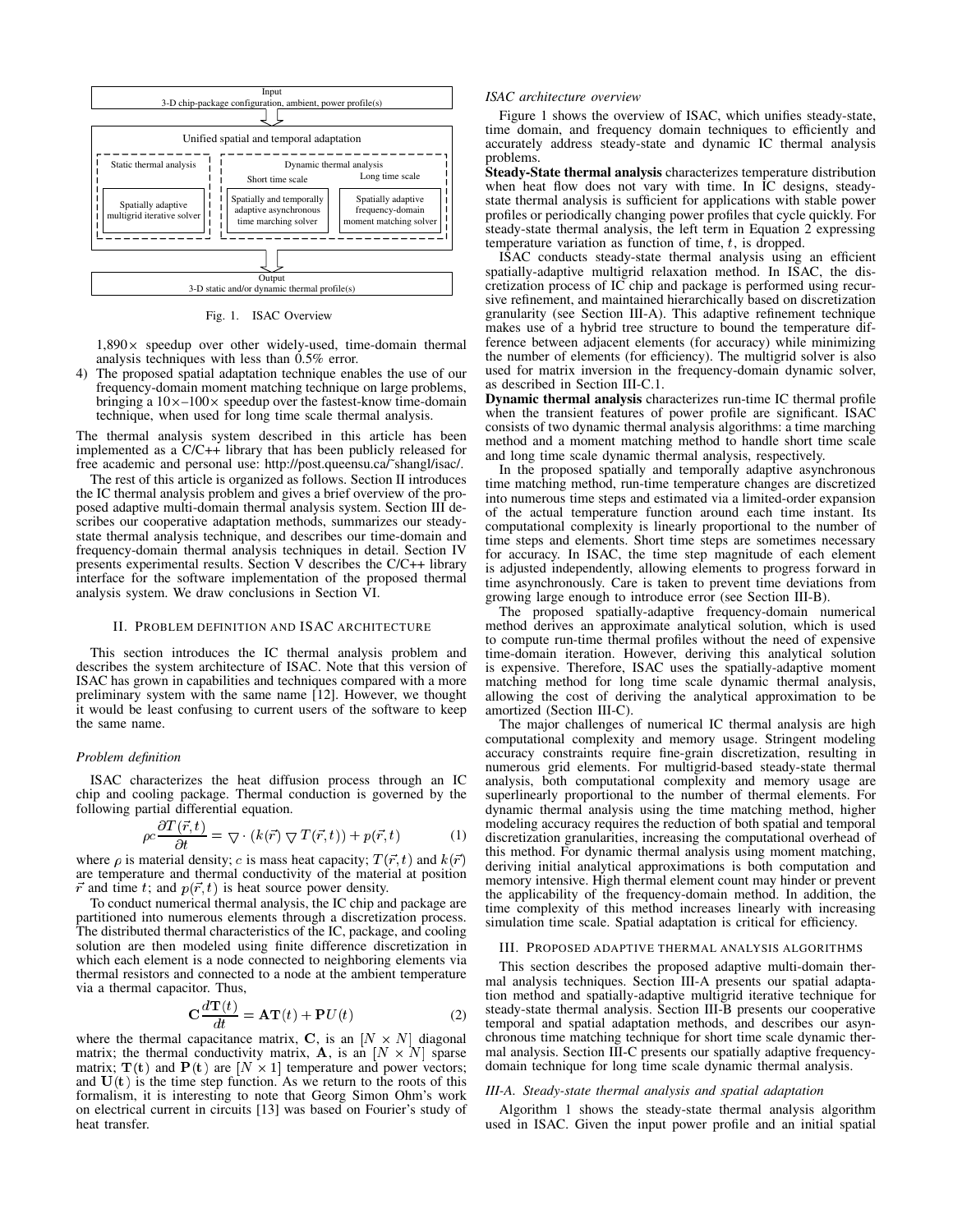**Algorithm 1** Spatially adaptive steady-state thermal analysis

1: INPUT: **A**: initial spatial discretization of the IC chip and package 2: INPUT: **P**: steady-state power profile,  $flag_{refnement} \leftarrow true$ 2: INPUT: **P**: steady-state power profile,  $\text{flag}_{\text{refine} \text{men } t} \leftarrow \text{true}$ 3: while  $(\text{flag}_{\text{refine}\text{ }\text{me}\text{ }\text{nt}})$  do 4:  $\frac{flag_{refinement}}{4} \leftarrow false$ 5:  $\mathbf{T} \leftarrow \text{multiprid\_solver}(A, P)$  (Algorithm 3)<br>6: **for** Every adjacent thermal element pair  $\{E_i\}$ , 6: **for** Every adjacent thermal element pair  $\{E_i, E_j\}$  **do**<br>7: **if**  $|T_i - T_j| > T_{th}$  **then** if  $|T_i - T_j| > T_{th}$  then 8: Hierarchical partitioning  $\{E_i, E_j\}$  by  $\lceil \log_2(|T_i - T_j|/T_{th}) \rceil$ <br>9:  $\text{flag}_{\text{refinement}} \leftarrow \text{true}$ 9:  $\int_{\text{rad}}^{\text{rad}} \text{r} \cdot \text{r} \cdot \text{r} \cdot \text{r} \cdot \text{r} \cdot \text{r} \cdot \text{r} \cdot \text{r} \cdot \text{r} \cdot \text{r} \cdot \text{r} \cdot \text{r} \cdot \text{r} \cdot \text{r} \cdot \text{r} \cdot \text{r} \cdot \text{r} \cdot \text{r} \cdot \text{r} \cdot \text{r} \cdot \text{r} \cdot \text{r} \cdot \text{r} \cdot \text{r} \cdot \text{r} \cdot \text{r} \cdot \text{r} \cdot \text{r} \cdot \text{r} \cdot$ 10: **end if** 11: **end for**<br>12: **if**  $flag_{re\,finement} = false$  **then** 13: return **T**: 3-D chip-package thermal profile 14: **end if** Update matrix A 16: **end while**

discretization of the IC chip and package (line 1 and 2), steadystate thermal analysis is conducted using a multigrid relaxation kernel (line 5). A multigrid method with Gauss-Seidel smoothing iteratively solves (typically sparse) systems of linear equations using a multi-level scheme [14]. This solver, which is also used for matrix inversion within dynamic thermal analysis, will be explained in detail (Algorithm 3) in Section III-C. Note that, in Algorithm 3, for steadystate thermal analysis, the multigrid relaxation kernel is invoked only once. In this use,  $e_i$  is replaced by  $P$ , the input power profile and the solution,  $X$ , is the steady-state temperature profile. Steady-state thermal analysis reports the temperature of each individual thermal element. The spatial thermal difference between adjacent thermal elements are evaluated. Thermal grid elements with temperature differences exceeding  $T_{th}$  will be further hierarchically refined (line  $6-11$ ). The thermal conductivity matrix  $A$  is then updated (line 15). This process continues until the thermal difference constraint is satisfied. Finally, the thermal profile of the IC chip and package is reported (line 13).

During thermal analysis, both time complexity and memory usage are linearly or superlinearly dependant on the number of thermal elements. Therefore, it is critical to limit discretization granularity. On the other hand, fine-grain discretization is crucial to accurately characterize the three dimensional thermal profile of IC chip and package. Achieving right balance of modeling accuracy and efficiency is challenging.

The spatial thermal gradient of IC chip and package (defined as  $dT(\vec{r})/\vec{dr}$  exhibits significant spatial variation due to the heterogeneity of thermal conductivity and heat capacity in different materials, as well as the variation of power profiles. For instance, significant spatial thermal variation is commonly observed within the active layer of the silicon die, while the lateral thermal profile within the heat sink is normally smoother. Figure 2(a) shows the normalized inter-element temperature differences in steady-state thermal analysis of an IC implementation of a digital signal processing benchmark. The x-axis indicates the temperature difference between a pair of neighboring elements. The y-axis indicates the number of neighboring elements with the given temperature difference. The wide distribution of temperature differences shown in this figure suggests that some neighboring elements might be combined with little loss of accuracy in order to improve performance. This motivated us to design an efficient, thermal gradient driven, adaptive spatial discretization refinement technique that automatically adjusts the spatial partitioning resolution to maximize thermal modeling efficiency and guarantee modeling accuracy.

In this technique, the spatial discretization process is governed by temperature difference constraints. Iterative refinement is conducted in a hierarchical fashion. During each iteration, temperature approximation is performed until convergence to a stable profile. Neighboring grid elements with temperature differences exceeding thermal difference constraints are recursively partitioned. Given adjacent thermal element temperatures,  $T_i$  and  $T_j$ , and the spatial thermal difference constraint,  $\overline{T}_{th}$ , the number of partitions for these two elements is  $|T_i - T_j|/T_{th}$ . The position of each individual cut is a function of the thermal conductivities and the sizes of the elements. Using hierarchical partitioning,  $\lceil \log_2 (|T_i - T_i| / T_{th}) \rceil$  cuts are required. It is possible that two neighboring thermal elements may have equivalent average temperatures, resulting in premature termination



(a) Normalized inter-element tempera-(b) Normalized maximum step size ture differences

Fig. 2. The potential of adaptive thermal modeling



Fig. 3. Spatial discretization refinement

of the refinement procedure. At present, starting from a moderately fine-grained partitioning is sufficient to allow accurate results for all the problem instances we have encountered. However, we are in the process of adding the capability of adjusting the initial partitioning based on the locations and sizes of the blocks in the supplied power profile.

To support incremental spatial discretization refinement, we propose the hybrid tree structure illustrated on the right side of Figure 3. This structure provides an efficient representation of the incremental refinement process, which corresponds to the incremental growth of the tree. In this hybrid tree, all the leaf nodes, shown as grey blocks in Figure 3, refer to the thermal elements used in both steadystate and dynamic thermal analysis. This hybrid tree structure also provides an efficient hierarchical representation for multigrid analysis, by enabling efficient traversal through different levels of the tree.

## *III-B. Asynchronous time marching method*

We will contrast the proposed asynchronous time marching technique used in ISAC with the popular Runge-Kutta family of finite difference techniques [5, 15]. When Runge-Kutta time marching techniques are used for thermal analysis, thermal elements advance in time in lock step. At each time step, the temperature at a fixed time offset is computed via a bounded-order function approximating the element's true temperature. This function is a reformulation of the Taylor series expansion of the thermal element's temperature function around its current time [15]. An element's bounded-order function depends on the thermal conductivities, heat capacities, and temperatures of its (transitive) neighboring thermal elements. The time complexity of this method is reduced by amortizing computations over use by many (transitive) neighbors, permitting the use of high-order methods. For many problems, higher-order methods are useful because they allow the bounded-order approximation function to accurately approximate the real temperature over long time scales, thereby allowing large time steps and speeding analysis. However, our analysis and experiments show that the benefits of asynchronous time progression far outweigh the benefits of using high-order method, for the IC thermal analysis problem.

There are two categories of Runge-Kutta methods: non-adaptive and adaptive. Non-adaptive Runge-Kutta methods use the same time step size throughout analysis. Unfortunately, this means that performance is bounded by the smallest time step required by any element at any time. A non-adaptive fourth-order Runge-Kutta method is in common use for dynamic IC thermal analysis [5]. We found that non-adaptive fourth-order Runge-Kutta techniques were incapable of handling thermal models with enough discrete elements to permit accuracy, while running with adequate performance for use within IC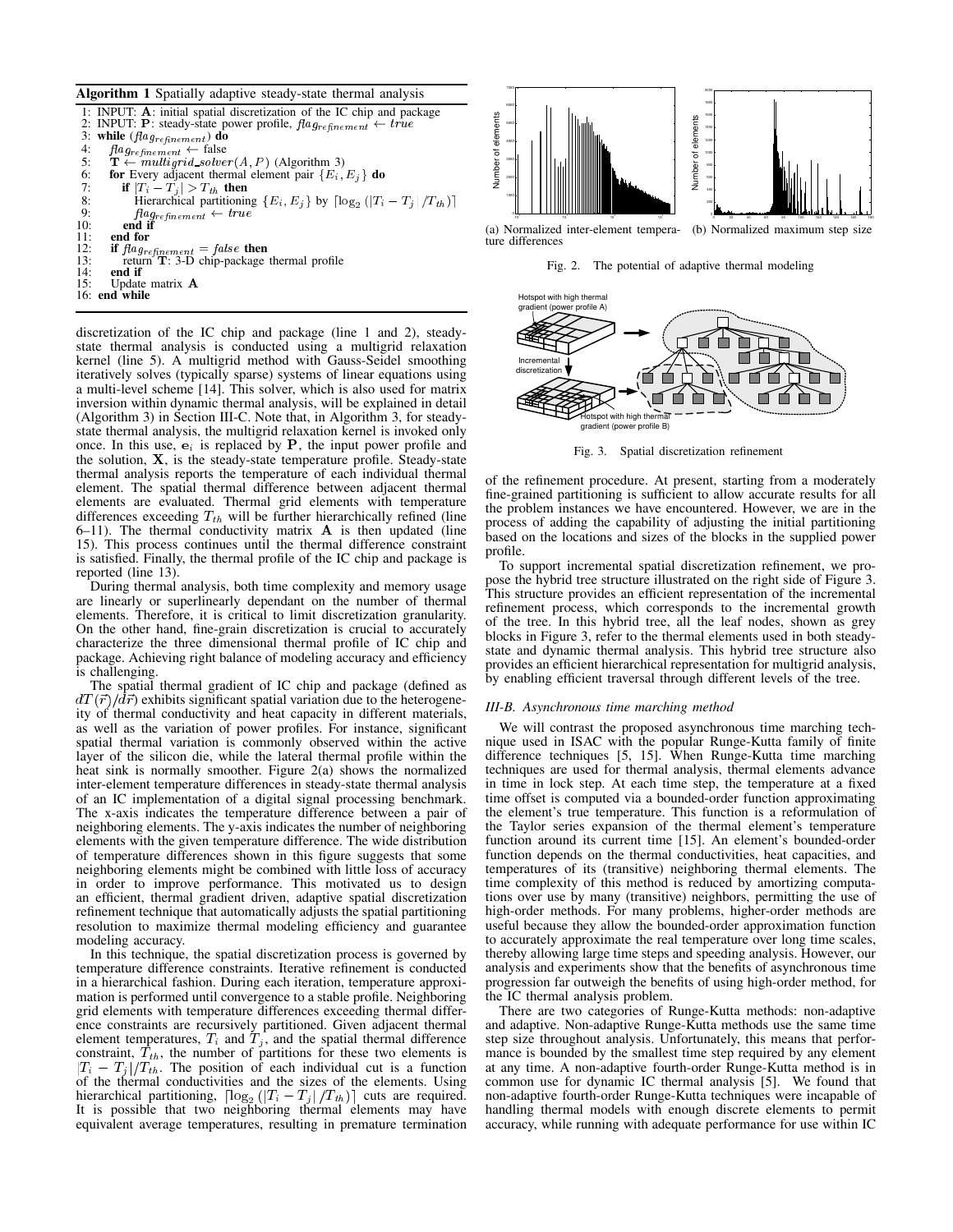synthesis. It is possible to improve performance substantially without loss of accuracy by using an adaptive fourth-order Runge-Kutta technique in which thermal elements advance in time in lock-step but, at each time, the step size is adjusted to the minimal size required for accuracy by any thermal element. The adaptive fourth-order Runge-Kutta method appears to be near a local optimum, performing better than lower-order and non-adaptive Runge-Kutta techniques without loss of accuracy. However, we have found it to be far from the global optimum for IC thermal analysis.

*Maximum safe step size* is the largest time step a thermal element may use when updating its temperature without resulting in unacceptable error. If a local approximation function is used with too large a step size for the approximated function, truncation error may exceed an error bound threshold. Therefore, before each time step, the maximum safe step size satisfying a truncation error bound on an element's temperature as a function of the states of its (transitive) neighbors is computed (see Equation 16).

Figure 2(b) is a histogram illustrating the distribution of maximum step sizes satisfying a temperature error bound of  $1 \times 10^{-5}$  K at a single time during the time-domain thermal analysis of the same benchmark used in Figure 2(a). In this figure, the time step sizes are normalized to the minimum over all thermal elements. Allowing most thermal elements to take time steps larger than the minimum has the potential to greatly improve efficiency. ISAC uses a temporally and spatially adaptive asynchronous element time marching technique for short time scale dynamic thermal analysis. Instead of advancing all thermal elements forward in time synchronously, our method allows thermal elements to advance asynchronously. In addition, it uses a heterogeneous thermal element discretization to minimize the number of thermal elements under a constraint on neighboring thermal element temperature differences (see Section III-A).

Spatial discretization refinement takes all input power profiles into consideration through incremental refinement. Consider the example illustrated in Figure 3. The initial spatial refinement is based on the input power profile *A*. A hotspot occurs at bottom-left corner of the chip active layer, increasing the thermal gradient in that region. As a consequence, finer-granularity spatial discretization is used in that region. Power profile *B* is later examined, causing further refinement of a region near the right of the chip. For each thermal element, partitioning decisions are based on the maximum difference between neighboring element temperatures over the steadystate thermal profiles associated with all power profiles in the trace provided for analysis.

Recall that computing the next temperature of a thermal element requires knowledge of the temperatures of its (transitive) neighbors at the element's current time. This poses no special problem for conventional finite difference techniques. However, allowing asynchronous thermal element times makes it necessary to compute the temperatures of an element's (transitive) neighbors at the local time of the advancing element in order to compute the element's next temperature using a bounded-order approximation function. This prevents the amortization of temperature computations over multiple (transitive) neighbors (which was permitted by the Runge-Kutta methods). In other words, asynchronous element times make high-order approximation methods more computationally expensive. However, asynchronous operation relaxes the constraint that each step size is bounded by the minimum step size required by any element at that time. For the dynamic thermal analysis problem, the gains possible via asynchronous step size adaptation hugely outweigh the disadvantages of using a lower-order approximation function. While maintaining an error lower than 0.5%, the proposed approach improves performance by at least  $1,071 \times$  over adaptive fourth-order Runge-Kutta (see Section IV).

We now give the derivation of the thermal element update equation used in the asynchronous time marching method. Noting the definitions in Equation 1, and given that  $T_i(t)$  is the temperature of element i at time  $t, G_{in}$  is the thermal conductivity between thermal elements i and n,  $V_i$  is the volume of thermal element i, and N are the element's neighbors, we know that the net heat flow for a given thermal element, <sup>i</sup>, is zero.

$$
0 = \sum_{n \in N_i} (T_i(t) - T_n \cdot u(t)) G_{in} + \rho_i c_i V_i \frac{dT}{dt} - p_i V_i \cdot u(t) \quad (3)
$$

This can be simplified by introducing a few variables.

Let 
$$
\alpha = \sum_{n \in N_i} G_{in}, \beta = \sum_{n \in N_i} T_n G_{in} + p_i V_i
$$
, and (4)

$$
\kappa = \rho_i c_i V_i. \text{ Thus } 0 = T(t) \cdot \alpha - u(t) \cdot \beta + \kappa \frac{dT}{dt} \tag{5}
$$

and solved for  $T(t)$ .

$$
\mathcal{L}\left(T(t)\cdot\alpha - u(t)\cdot\beta + \kappa \frac{dT}{dt}\right) =
$$
  
\n
$$
T(s)\cdot\alpha - 1/s\cdot\beta + T(s)\cdot s\cdot\kappa - T(0^-)\cdot\kappa \quad (6)
$$

$$
T(s) = \frac{\beta + s \cdot T(0^-) \cdot \kappa}{s \cdot (\alpha + s \cdot \kappa)} \text{ (by 5 and 6)} \tag{7}
$$

Let 
$$
\gamma = \frac{1}{s \cdot (\alpha + s \cdot \kappa)}
$$
, thus  $T(s) = \frac{T(0^{-})}{s + \alpha/\kappa} + \beta \cdot \gamma$  (8)

Linearity theorem for  $\gamma$ .

 $\mathcal{L}^{-1}$ 

 $\overline{t}$ 

$$
\frac{1}{s \cdot (\alpha + s \cdot \kappa)} = \frac{A}{s} + \frac{B}{\alpha + s \cdot \kappa}, a = A \cdot (\alpha + s \cdot \kappa) + B \cdot s \quad (9)
$$

Let 
$$
s = 0
$$
 to yield  $A = 1/\alpha$  and let  $s = -\alpha/\kappa$  to yield  $B = -\kappa/\alpha$ .  

$$
\gamma = \frac{1}{\kappa} = \frac{1/\alpha}{\kappa} = \frac{1/\alpha}{\kappa} \tag{10}
$$

$$
\gamma = \frac{1}{s \cdot (\alpha + s \cdot \kappa)} = \frac{1/\alpha}{s} - \frac{1/\alpha}{s + \alpha/\kappa}
$$
(10)  

$$
T(s) = \frac{T(0^{-})}{s} + \frac{\beta/\alpha}{s} - \frac{\beta/\alpha}{s'}
$$
(11)

$$
T(s) = \frac{T(s)}{s + \alpha/\kappa} + \frac{\beta/\alpha}{s} - \frac{\beta/\alpha}{s + \alpha/\kappa}
$$
(11)  

$$
\int T(0^-) = \beta/\alpha - \beta/\alpha
$$

$$
\frac{T(0^-)}{s + \alpha/\kappa} + \frac{\beta/\alpha}{s} - \frac{\beta/\alpha}{s + \alpha/\kappa} =
$$
  
 
$$
u(t) \cdot \beta/\alpha + (T(0^-) - \beta/\alpha)e^{-t \cdot \alpha/\kappa}
$$
 (12)

$$
\frac{T(t)}{t \ge 0} = \beta/\alpha + \left(T(0^-) - \beta/\alpha\right)e^{-t \cdot \alpha/\kappa} \tag{13}
$$

Note that, although the impact of transitive neighbors is not explicitly stated, it may be considered in higher-order methods. Thus,  $\beta$  should be redefined to explicitly consider transitive neighbors.

$$
\beta_i(t, M) = \begin{cases} \sum_{n \in N_i} T_n(t, M) \cdot G_{in} + p_i V_i & \text{if } M > 0\\ p_i V_i & \text{otherwise} \end{cases}
$$
(14)

given that  $M$  is the remaining transitive neighbor depth. In other words, it is necessary to consider the heat flow from and to transitive neighbors to a depth of  $M$ . Thus, the nearest-neighbor approximation of temperature of element i at time  $t + h$  follows:

$$
T_i(t+h,M)=\beta_i(t+h,M-1)/\alpha_i
$$

$$
+\frac{T_i(t)-\beta_i(t+h,M-1)/\alpha_i}{e^{(h\cdot\alpha_i)/\kappa}}\tag{15}
$$

Note that ensuring acceptable accuracy will still require the following bound on step size,  $h$ , remaining terse by neglecting the parameters of  $T_i(t, M)$ :

$$
h_i^+(t_i) = u \cdot \left[ \frac{1}{y} \left| \frac{dT_i}{dt} \frac{3t_i h_i}{2} - \frac{3h_i}{4} \left( \frac{dT_i}{dt} t_i + \frac{dT_i}{dt} \left( t_i + \frac{3h_i}{4} \right) \right) \right| \right]^{-1/v}
$$
(16)

I.e., we compare the temperature after two  $3/4h$  steps with the temperature after one  $3/2h$  step in order to estimate truncation error. The difference between these values is related to the contribution of the truncated higher-order terms of the temperature function. This allows an  $h^+$  satisfying bounds on local truncation error to be computed.

Boundary conditions are imposed by the chip, package, and cooling solution. Updates are carried out using a run queue of thermal elements sorted in order of increasing target step times  $(t + h)$ , i.e., we always advance the element that will end up at a minimal time, thereby reducing time discrepancies among elements in the presence of asynchronous progression.

#### *III-C. Moment matching algorithm for thermal analysis*

This section describes the design and analysis of an efficient and accurate frequency-domain IC thermal analysis algorithm. As described in Section I, dynamic thermal analysis may be conducted via time marching techniques as well as frequency-domain moment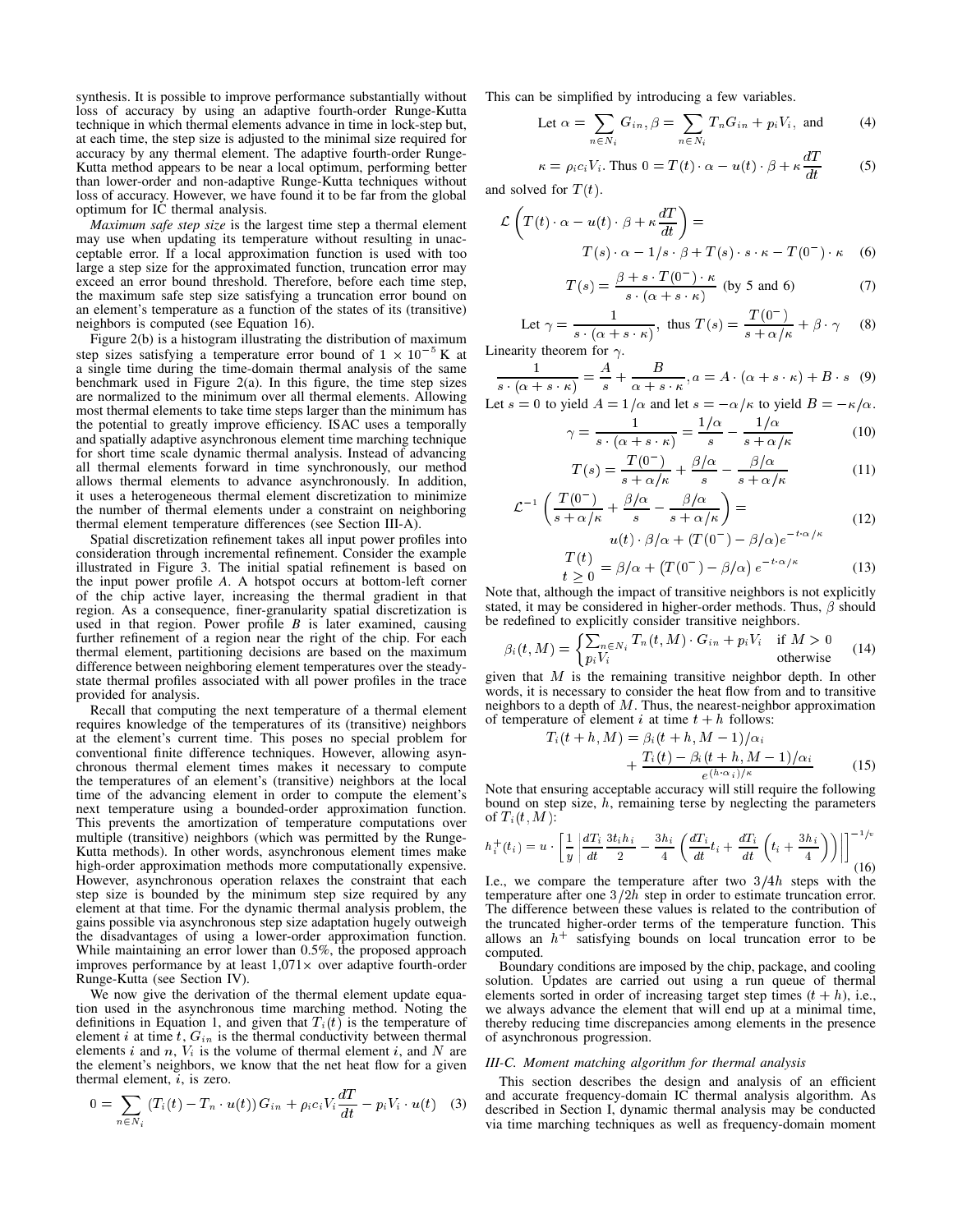| <b>Algorithm 2</b> Moment matching for dynamic thermal analysis                                                   | <b>Algorithm 3</b> Multigrid matrix solver                                   |  |  |  |  |
|-------------------------------------------------------------------------------------------------------------------|------------------------------------------------------------------------------|--|--|--|--|
| <b>Require:</b> Chip-package region thermal conductivities<br><b>Require:</b> Chip-package region heat capacities | <b>Require:</b> matrix <b>A</b><br><b>Ensure:</b> $B = A^{-1}$               |  |  |  |  |
| <b>Require:</b> Time series of active layer power profiles                                                        | 1: for $0 \leq i \leq N$ do                                                  |  |  |  |  |
| <b>Ensure:</b> Time series IC temperature profiles                                                                | Define problem $AX_i = e_i$                                                  |  |  |  |  |
| 1: subtask Moment matching {Expensive: Amortized over many uses}                                                  | Pre-smoothing step: Iteratively relax initial random solution.<br>3:         |  |  |  |  |
| Homogeneous discretization of IC<br>2:                                                                            | subtask coarse grid correction<br>4:                                         |  |  |  |  |
| Spatial adaptation: Minimize elements, bound temperature difference<br>3:                                         | Compute residue from finer grid.                                             |  |  |  |  |
| Multigrid technique for fast conductivity matrix inversion<br>4:                                                  | Approximate residue in coarser grid.<br>6:                                   |  |  |  |  |
| Moment matrix calculation via iterated multiplication and extraction<br>5:                                        | 7:<br>Solve coarser grid problem using relaxation.                           |  |  |  |  |
| Eigen decomposition<br>6:                                                                                         | if coarsest level has been reached then<br>8:                                |  |  |  |  |
| 7:<br>Compute poles                                                                                               | 9:<br>Directly solve problem at this level.                                  |  |  |  |  |
| 8:<br>Compute system response matrix, H                                                                           | 10:<br>else                                                                  |  |  |  |  |
| 9: end subtask                                                                                                    | 11:<br>Recursively apply the multigrid method.                               |  |  |  |  |
| 10: subtask Periodic computation {Moderate cost and frequency}                                                    | 12:<br>end if                                                                |  |  |  |  |
| Compute element power, initial temperature coefficient matrix                                                     | 13:<br>Map the correction back from the coarser to finer grid.               |  |  |  |  |
| 12: end subtask                                                                                                   | 14:<br>end subtask                                                           |  |  |  |  |
| 13: <b>subtask</b> Dynamic time-domain calculations {Inexpensive but frequent}                                    | 15:<br>Post smoothing step: Add correction to solution at finest grid level. |  |  |  |  |
| 14: Convert to time-domain representation                                                                         | Iteratively relax to obtain the final solution.<br>16:                       |  |  |  |  |
| 15: end subtask                                                                                                   | $\mathbf{B}[i] \leftarrow \mathbf{X}_i$<br>17:                               |  |  |  |  |
|                                                                                                                   | 18:<br>end for                                                               |  |  |  |  |

matching; each technique is appropriate under certain circumstances. In this section, we will focus on moment matching, which can result in dramatic improvements in analysis time for long time span dynamic thermal analysis. A numerical method will be used to match the moments of the thermal profile's response to the power profile.

Moment matching based thermal analysis is composed of three stages: static, periodic, and dynamic. The static analysis phase need be completed only once for each IC chip-package configuration, i.e., once for a (potentially long) series of power profiles. In this phase, the reduced order thermal model for the chip, package, and heat sink is generated. The periodic phase occurs each time a change is reported in the power profile of the IC active layer, e.g., every 1 ms–100 ms in normal applications. In this phase, the moments of the reduced order model are used to compute system response coefficients that will be used to determine temperature profile as a function of time. In the final dynamic phase, the time-varying thermal profile of the IC is computed based on the system response coefficients. Multiple dynamic phases may occur within each period phase, i.e., it may be necessary to compute the temperature profile at multiple times between two changes to the power profile.

*III-C.1. Spatial adaptation and multigrid analysis:* We initially use the adaptive grid refinement technique described in Section III-A to spatially discretize the chip, package, and heat sink. This technique is of critical importance to permit moment matching to deal with large problem instances. It preserves detail in the regions with the most temperature variation, while permitting coarser grid resolution in regions within which temperature will be more uniform.

In the moment matching method, the first step is using the Laplace transform to derive the frequency domain form of the heat transfer equation (Equation 2):

$$
\mathbf{C}(s\mathbf{T}(s) - \mathbf{T}(0^{-})) = \mathbf{A}\mathbf{T}(s) + \mathbf{P}/s
$$

$$
\mathbf{T}(s) = -\mathbf{A}^{-1}(\mathbf{I} - s\mathbf{C}\mathbf{A}^{-1})^{-1}(\mathbf{P}/s + \mathbf{C}\mathbf{T}(0^{-})) \tag{17}
$$

Inverting the thermal conductivity matrix, <sup>A</sup>, is the first step in moment matching. This step is one of the most critical for performance due to the size of  $\tilde{A}$ . Accurate thermal analysis with finegrain discretization results in a large <sup>A</sup> matrix, with a size quadratic in the number of thermal elements and a number of non-zero entries proportional to the number of thermal elements, e.g., given 32,768 homogeneous thermal elements <sup>A</sup> contains 1,073,741,824 elements, 196,608 of which are non-zero. Directly solving <sup>A</sup> can be computationally expensive. We have developed a hybrid, heterogeneous multigrid-based iterative relaxation technique for solving large discretized partial differential equations that is used for matrix inversion and steady-state thermal analysis.

In the A matrix, each non-zero value refers to the thermal conductivity between two neighboring thermal elements. Each thermal element has few neighbors, e.g., six in homogeneous partitioning. Therefore, <sup>A</sup> is sparse. However, spatial adaptation results in an irregular matrix; efficient solvers for band matrices are not applicable. The preconditioned conjugate gradient method can accelerate the solution of some sparse matrices. However, experiments show that, if the number of iteration steps required for convergence is much less than  $N$ , the number of grid elements, our multigrid iterative solver is more than ten times faster than an otherwise identical multigrid

iterative solver using the preconditioned conjugate gradient method. Moreover, the hierarchical structure of the chip-package discretization naturally matches the nested iteration of the multigrid method. By iteratively traversing the discretization refinement hierarchy, our multigrid method speeds convergence.

Algorithm 3 describes the proposed multigrid iterative relaxation technique used for matrix inversion. Lines 4–16 show the multigrid relaxation kernel. To invert matrix  $A$ , through each iteration  $i$ , the solver is invoked to compute  $AX_i = e_i$ , in which  $e_i$  is the *i*th column of identity matrix **I**. The solution  $X_i$  corresponds to the *i*th column of matrix  $A^{-1}$ , the inverse of A. Each  $X_i$  is computed using multigrid relaxation. An initial solution is first computed at the finest grid resolution using Gauss-Seidel method (Line 3). Low-frequency errors are characterized recursively at coarser grid resolutions (Lines 5–12) and mapped back to the initial solution for error correction (Line 13–15). Gauss-Seidel smoothing at the finest grid resolution is used to produce the final  $X_i$  (Line 16).

Despite its high efficiency relative to other direct and indirect solvers, the proposed multigrid relaxation method is still computation intensive. Its execution time is a superlinear in  $N$ , the number of rows of the matrix. For matrix inversion, the multigrid solver is invoked  $N$  times; for large problem instances, matrix inversion is a major performance bottleneck in moment matching.

*III-C.2. Moment matrix calculation via iterated matrix multiplication:* The second time-critical step in moment matching is the calculation of the moment matrix,  $\hat{M}$ . This matrix is composed of the first columns of matrices  $\mathbf{F}_1, \mathbf{F}_2, \cdots, \mathbf{F}_Q$  where Q is the number of moments to which the model will be reduced. A is the  $N \times N$ thermal conductivity matrix and C is the  $N \times N$ , diagonal, heat capacity matrix.

$$
\forall_{i=0}^{Q-1} \mathbf{F}_i = -\mathbf{A}^{-1} (\mathbf{C} \mathbf{A}^{-1})^i
$$
 (18)

This matrix exponentiation can be reduced to a series of multiplications, each of which is necessary to compute the previous <sup>F</sup> matrix. However, each **F** is a dense  $N \times N$  matrix and a multiplication is required for each moment. The time cost for this stage, using classical matrix multiplication, is  $QN^3$  (note that this matrix contains few zeros). There exist fast matrix multiplication algorithms such as Winograd's  $\mathcal{O}(N^{2.376})$  time variant [16] of Strassen's method that might reduce the time complexity of this stage to  $\mathcal{O}(QN^{2.376})$ . However, we tested the GEMMW implementation [17] of this technique and found that it took at least twice as long as the AMD core math library (ACML) [18] multiplication routines for values of  $N$  up to 4,096: we conclude that computing  $M$  is expensive. This emphasizes the importance of spatial partitioning algorithm described in Section III-A for increasing efficiency by reducing <sup>N</sup>.

As shown in Figure 4 we have found that 8–10 moments are sufficient for high accuracy. Although selecting an appropriate number of moments, Q, to permit accuracy without degrading performance is an interesting problem, it is less critical to the static phase of moment matching than controlling the number of thermal elements. In moment matching, a few time-consuming operations require time linear in <sup>Q</sup>. In practice, the <sup>Q</sup> required for accurate analysis is bounded by a small integer. Therefore, designers can be somewhat conservative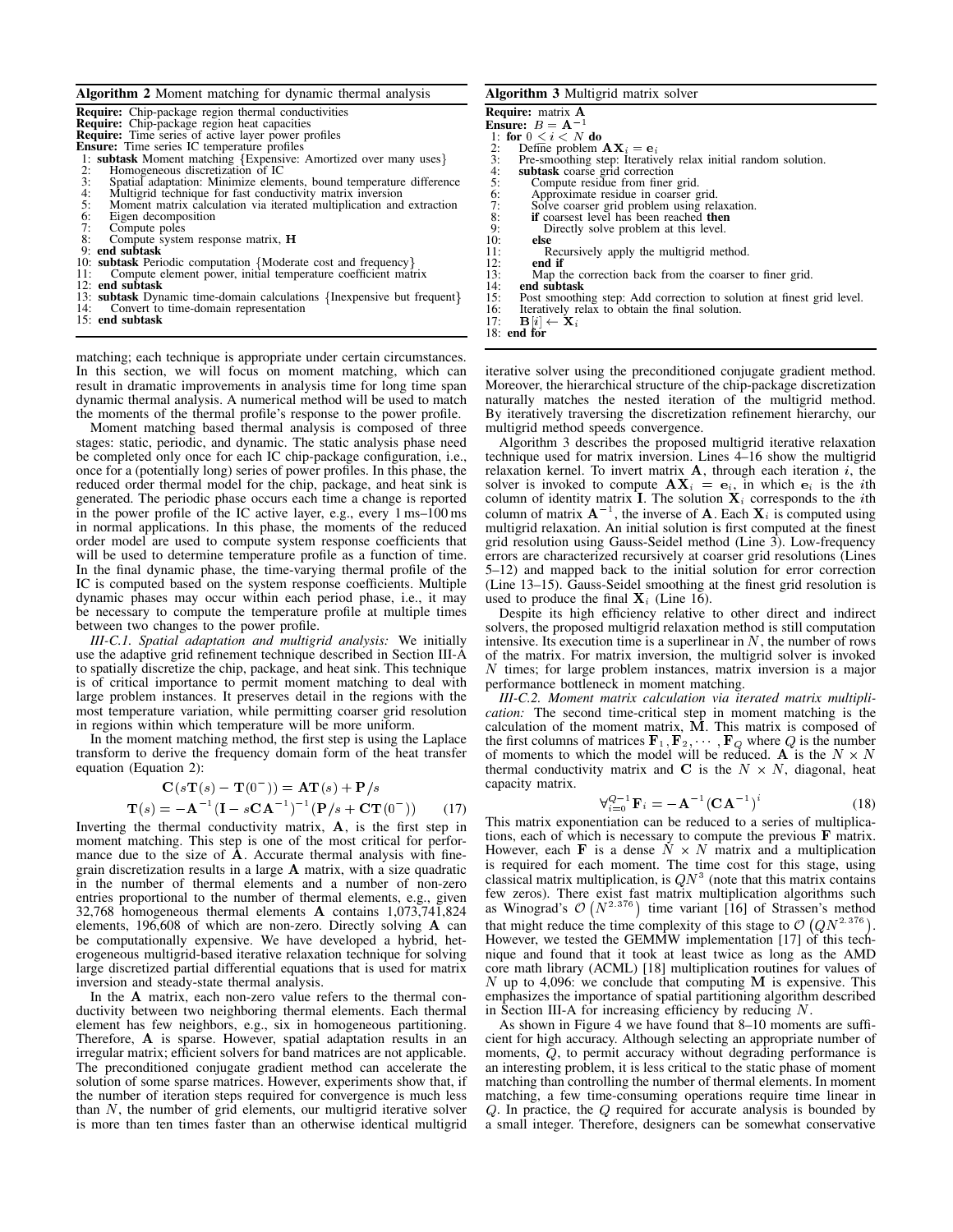when selecting  $Q$ , knowing that they will suffer, at most, a linear penalty in run time for this phase of moment matching. The impact of moment count on subsequent phases of thermal analysis is, however, significant and will be discussed in Section III-C.4.

At this stage, eigen decomposition is used to determine the poles of the reduced thermal system. Fortunately, only a  $Q \times Q$  matrix need be decomposed. Before eigen decomposition, the modified Gram-Schmidt transformation should be used to orthogonalize the vectors.

By using the <sup>F</sup> matrices and the resulting poles, the coefficients of the frequency domain response of thermal element  $x$  corresponding to the power element  $j$ , can be calculated as follows.

$$
\begin{bmatrix}\n-1/p_0 & -1/p_1 & \cdots & -1/p_{g-1} \\
-1/p_0^2 & -1/p_1^2 & \cdots & -1/p_{g-1}^2 \\
\cdots & \cdots & \cdots & \cdots \\
-1/p_0^2 & -1/p_1^q & \cdots & -1/p_{g-1}^q\n\end{bmatrix}\n\begin{bmatrix}\nH_{x,1,j} \\
H_{x,2,j} \\
\cdots \\
H_{x,q-1,j}\n\end{bmatrix} =\n\begin{bmatrix}\nm_{0(x,j)} \\
m_{1(x,j)} \\
\cdots \\
m_{q-1(x,j)}\n\end{bmatrix}
$$

The frequency domain response of thermal element  $x$  can be expressed by the coefficients <sup>h</sup> and the poles as follows.

$$
T_x(s) = \sum_{i=0}^{q-1} \frac{\mathbf{h}_{xi}}{s - \mathbf{p}_i} \times \frac{\mathbf{P} + \mathbf{C}\mathbf{T}(0^-)s}{s}
$$
(20)

For each pole, one thermal element has  $N$  coefficients, which correspond to  $N$  power elements. The preceding equations must be solved  $\overline{N} \times N$  times to derive the complete set of system response function coefficients. Therefore, the time complexity of these calculations is  $\mathcal{O}(Q^2N^2)$ . At this point, the static moment matching phase is complete, and need not be carried out again for the given chip, package, heat sink, and (potentially long) series of power profiles.

*III-C.3. Periodic phase: Power and initial temperature dependent coefficient computation:* The computation of system response coefficients is expensive because, for each of the  $N$  thermal elements, it is necessary to iterate over  $N \times Q$  matrix entries, where Q is the number of moments. One might attack the problem by attempting to adapt <sup>Q</sup> depending on the required number of moments for each element. However, independently reducing the number of moments used in the computation of the system response coefficients without changing the poles of the system would introduce substantial error because the values of all poles depend on the number of moments used to approximate the system response.

*III-C.4. Dynamic phase: Time domain temperature computation:* During this phase, given a power profile, the temperature profile of the IC may be calculated at (any) time. This phase requires  $Q \times n$ operations to determine the temperature of each thermal element, in which  $Q$  is the number of moments in the reduced order thermal model and  $n$  is the number of elements under observation. Within the time span of each power profile, the run-time temperature of each element can be computed directly without the need of iteration. This is the reason for the superior performance of frequency-domain techniques over time-domain techniques in long time scale thermal analysis. Moreover, in some synthesis and architecture applications, only a subset of active-layer thermal elements need be observed, i.e., <sup>n</sup> can be much smaller than <sup>N</sup>.

## IV. EXPERIMENTAL RESULTS

In this section, we evaluate the accuracy and performance of ISAC. Experiments were conducted on a Linux workstation with a 2.1 GHz Athlon processor and 1 GB of memory. ISAC is a unified thermal analysis platform containing a steady-state analysis technique, i.e., a spatially adaptive multigrid iterative method, and two dynamic analysis techniques, i.e., a spatially and temporally adaptive asynchronous time matching method for short time scales and a spatially adaptive moment matching method for long time scales.

We will compare the proposed adaptive algorithms with those used in other commercial and academic thermal analysis systems. In these comparisons, average error,  $e_{avg}$ , will be used as a measure of difference between thermal profiles:

$$
e_{avg} = 1/|E| \sum_{e \in E} |T_e - T'_e| / T_e
$$
 (21)

where  $E$  is the set of elements on the surface of the active layer of the silicon die modeled by ISAC and  $T_e$  and  $T'_e$  are the temperatures of element <sup>e</sup> reported by another algorithm and ISAC, respectively. For the sake of consistency with existing work on IC thermal analysis,

TABLE I RESULTS FOR ASYNCHRONOUS TIME MATCHING METHOD

|          |            | <b>ISAC</b> |        |        | GARK4   |       |
|----------|------------|-------------|--------|--------|---------|-------|
| Problem  | <b>CPU</b> | Speedup     | Mem.   | Error  | CPU     | Mem.  |
|          | time(s)    | $(\times)$  | (KB)   | $(\%)$ | time(s) | (KB)  |
| chemical | 1.35       | 1354        | 463.47 | 0.13   | 1827.41 | 4,506 |
| dct wang | 0.39       | 1457        | 312.64 | 0.09   | 568.22  | 4,506 |
| det_dif  | 0.40       | 1807        | 332.91 | 0.05   | 722.64  | 4,506 |
| dct_lee  | 0.85       | 1071        | 439.22 | 0.04   | 910.88  | 4.506 |
| elliptic | 2.24       | 1361        | 412.23 | 0.02   | 3042.61 | 4,506 |
| iir77    | 0.86       | 1521        | 803.09 | 0.08   | 1305.25 | 4,506 |
| jcb sm   | 0.58       | 1890        | 357.30 | 0.11   | 1092.98 | 4,506 |
| mac      | 1.65       | 1105        | 403.47 | 0.45   | 1817.71 | 4,506 |
| paulin   | 0.77       | 1439        | 354.28 | 0.18   | 1111.68 | 4,506 |
| pr2      | 1.06       | 1831        | 489.36 | 0.35   | 1932.95 | 4,506 |

percentage error is computed with the fixed point of  $0^{\circ}$ C instead of  $0K$  (with apologies to purists). This is conservative; if comparisons were made in degrees Kelvin instead of degrees Celsius, the reported percentage error would be substantially lower. In all cases, we calculate average temperature difference for elements within a finegrained homogeneous mesh, e.g., a large block with an average temperature of 80°C composed of two fine-grained blocks, one of which has a temperature of  $75^{\circ}$ C and one of which has a temperature of 85 $\rm{^{\circ}C}$ , has an average temperature difference of 5 $\rm{^{\circ}C}$ , not 0 $\rm{^{\circ}C}$ .

Although we have partitioned the validation and performance evaluation of our thermal analysis methods by domain (steadystate, time-domain, and frequency-domain), either the time-domain or frequency-domain solvers can be used to solve dynamic thermal analysis problem instances. The correct method to use depends on which will yield better performance. This decision can be made by the user or automatically, based on time scale: the time-domain solver is generally faster for short time scales, e.g., tens of milliseconds, and frequency-domain solver is generally faster for long time scales.

This section is organized as follows. Section IV-A summarizes the validation of our spatially-adaptive steady-state thermal analysis algorithm. Section IV-B compares our new cooperative temporally and spatially adaptive asynchronous time marching method with a globally adaptive technique, as well as non-adaptive techniques in recently-published research. Section IV-C compares our new spatially-adaptive frequency-domain thermal analysis method with a commercial solver, and the fastest-known time-domain method.

## *IV-A. Steady-state analysis*

ISAC contains algorithms for steady-state, short time scale, and long time scale thermal analysis. The steady-state thermal analysis algorithms used in ISAC have been validated in previous work [12]. However, we will briefly summarize those results. Spatial adaptation results in  $27.5 \times$  and  $690.0 \times$  speedup over a homogeneous multigrid steady-state thermal analysis for an IBM ASIC and a 16-core chiplevel multiprocessor from the MIT Raw group. Temperatures had average deviations of less than 3% from the results produced by COMSOL Multiphysics [4]. When run on numerous high-level synthesis benchmarks, speedups ranged from  $21.6 \times -202.9 \times$  and average temperature deviations were less than 1.5%, compared to a highresolution non-adaptive multigrid method.

## *IV-B. Asynchronous time matching method*

First, we evaluate the performance of the asynchronous time matching method implemented in ISAC, a third-order numerical method incorporating cooperative spatial and temporal adaption techniques. To demonstrate the effectiveness of these two techniques, we compare our proposed method with a globally-adaptive fourth-order Runge-Kutta method (GARK4), which uses global temporal adaptation with homogeneous partitioning. In addition, we compare with nonadaptive fourth-order Runge-Kutta, the dynamic method used in the HotSpot [5] thermal analysis system.

Table I shows the experimental results for the proposed adaptive asynchronous time matching method. For each benchmark, each technique does thermal analysis for 1 ms with an initial time step size of 10 ns and a temperature error bound of  $1 \times 10^{-5}$  K. Columns two and six show the CPU time used by ISAC and GARK4. ISAC consistently speeds up dynamic analysis by three orders of magnitude (column three), and reduces memory usage by  $5.6-14.4\times$  (column four and column seven). This high performance gain results from the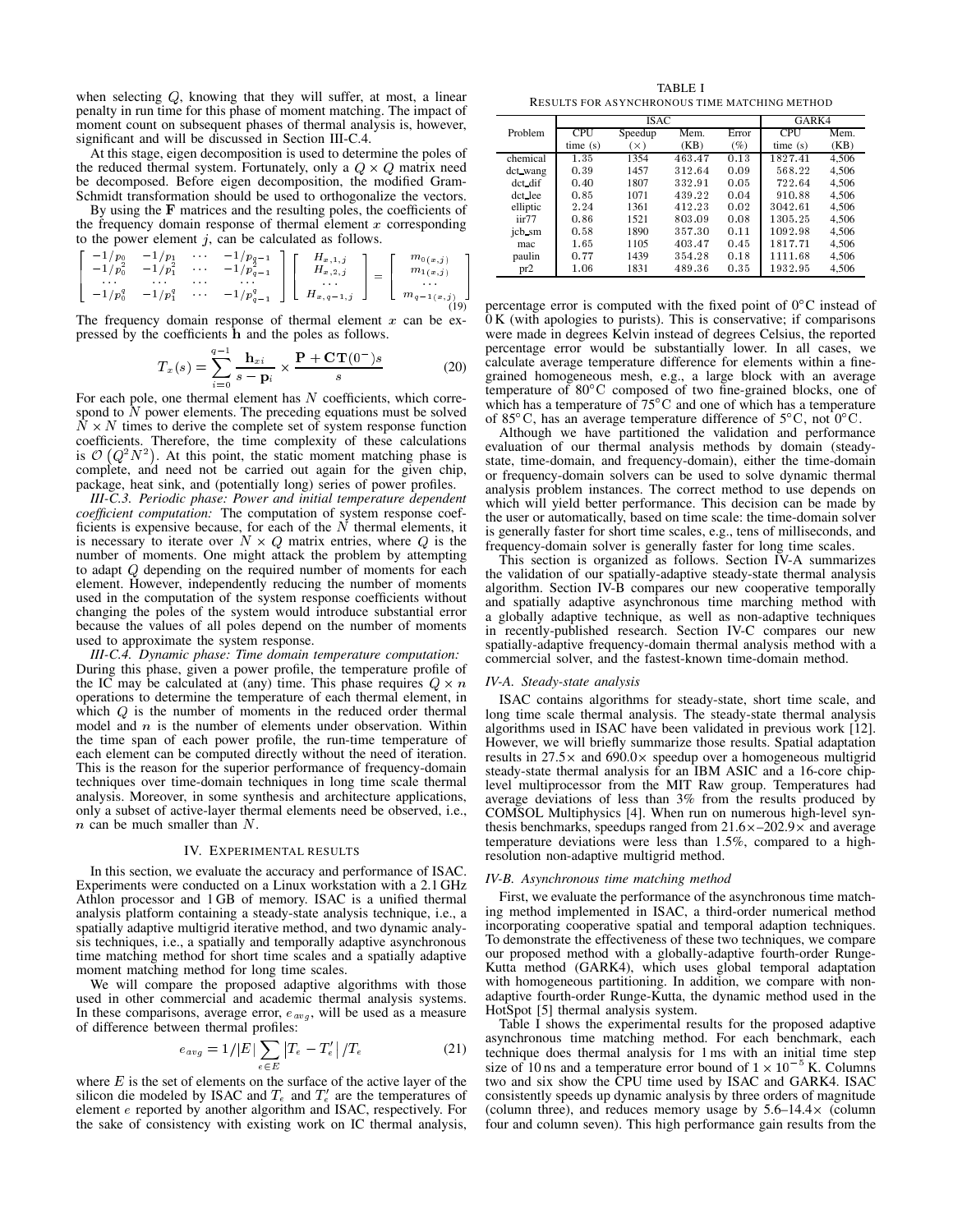

Fig. 4. Accuracy of moment matching method

cooperative spatial and temporal adaptation techniques. As shown in column five, the deviation  $(e_{avg})$  of ISAC's results from those of GARK4 is less than 0.5%.

Please note that the problem instances being considered here have 32,768 thermal elements, each. ISAC accelerates thermal analysis by constraining the number of thermal elements via spatial adaptation (as described in Section III-A) and by allowing different thermal elements to move through time asynchronously at different rates (as descried in Section III-B). Our spatial and temporal adaptation technique automatically consider impact on accuracy, allowing tremendous speedups with results that deviate from those of the globally-adaptive fourth-order Runge-Kutta method by less than 1%. In summary, the proposed adaptation methods accelerate time-domain dynamic thermal analysis by three orders of magnitude while producing solutions that are substantially equivalent to those produced by solvers using 32,768 thermal elements and synchronous time steps.

We believe that the globally-adaptive fourth-order Runge-Kutta method is a reasonable starting point for comparison. This method is commonly used by engineers interested in solving distributed differential equations via finite difference methods. However, in order to position ISAC relative to other recently-published work on chippackage thermal analysis, we will also discuss the merits of other techniques.

HotSpot is a widely-used thermal analysis package in the academic computer-aided design and computer architecture communities [5]. This tool initially used functional unit based partitioning and a fourth-order non-adaptive Runge-Kutta solver. Recently, support for homogeneous grid-based partitioning has been added. This *fast tran solver()* is still under development by its authors. We have encountered substantial irregularities when attempting to validate this solver and are presently in discussions with the authors. For the present, we will focus on comparisons with the fourth-order nonadaptive Runge-Kutta method.

In order to bound truncation error (which is generally more significant than round-off error for short time scale use) Runge-Kutta methods must use sufficiently small step sizes. Adaptive Runge-Kutta methods estimate truncation error before each time step, thereby selecting appropriate step sizes. Non-adaptive Runge-Kutta methods must use a single step size that is safe over the entire time range. In order to show the non-adaptive Runge-Kutta method in the best possible light, we used a globally-adaptive fourth-order Runge-Kutta method to determine the minimum of the step sizes used during the analysis run. This value was used in the non-adaptive fourth-order Runge-Kutta method to compare performance. Each of the problems in Table I required 9,436 seconds of CPU time to solve, i.e., the cooperative spatially and temporally adaptive methods used in ISAC consistently allow more than a  $4,000 \times$  speedup over the non-adaptive fourth-order Runge-Kutta method.

## *IV-C. Adaptive moment matching method*

We next evaluate the performance of the proposed spatiallyadaptive moment matching method. This technique was developed for use in long time scale thermal analysis of large problem instances, making validation a challenging problem.

HSPICE failed to produce results for the benchmarks used in this work. We know of no other IC techniques capable of dynamic thermal analysis for the time scales, and problem instance sizes, handled by ISAC. Therefore, to compare with other techniques, it is necessary to bound problem instance sizes. For designs with 32

TABLE II EFFICIENCY OF ADAPTIVE MOMENT MATCHING METHOD

| Problem  | Elts. | <b>Static</b> | Static M   | Static H     | Periodic | Dynamic   |
|----------|-------|---------------|------------|--------------|----------|-----------|
|          |       | (s)<br>A      | $mul.$ (s) | $coeff.$ (s) | (ms)     | $(\mu s)$ |
| chemical | 3.383 | 93.44         | 16.53      | 0.80         | 104.35   | 0.26      |
| det dif  | 2.282 | 32.28         | 8.54       | 0.42         | 55.37    | 0.20      |
| dct_lee  | 2.430 | 42.23         | 7.78       | 0.40         | 50.91    | 0.18      |
| dct_wang | 3.206 | 371.31        | 23.39      | 0.84         | 106.25   | 0.20      |
| elliptic | 3.009 | 194.44        | 19.46      | 0.74         | 91.31    | 0.20      |
| iir77    | 5.862 | 509.74        | 214.84     | 19.58        | 359.65   | 0.21      |
| jcb sm   | 2.608 | 125.93        | 12.63      | 0.58         | 72.45    | 0.20      |
| mac      | 2.945 | 221.84        | 17.93      | 0.72         | 90.51    | 0.19      |
| paulin   | 2.586 | 66.21         | 8.47       | 0.42         | 54.25    | 0.18      |
| pr2      | 3.572 | 287.97        | 31.98      | 1.06         | 132.92   | 0.20      |

thermal elements, the proposed method produces results that differ from those of HSPICE by less than 1%.

We have characterized the analysis accuracy of the moment matching method as a function of number of moments and the time scale using the set of benchmarks described in Section IV-B. For each benchmark, a 100 ms simulation is performed using the proposed method with different moment counts: from one moment to ten moments. By using a tight error bound during numerical analysis, i.e., an error bound of  $1 \times 10^{-15}$  for matrix inversion, analysis using ten moments is highly accurate, and serves as a base case with which analysis with fewer moments may be compared. Figure 4 shows relative temperature error as a function of moment count and time averaged over a set of ten power profile transitions. For the sake of clarity, results using three, five, seven, and nine moments are plotted. As shown in this figure, as the number of moments increases, the relative error decreases superlinearly. For five or more moments, run-time analysis error after 1 ms is consistently less than 0.01%, relative to the ten-moment case, i.e., the frequency-domain approach achieves high analysis accuracy for long time scale analysis. Note that the proposed time-domain technique has low startup overhead and can be used for short time scale thermal analysis.

Table II shows detailed CPU times for the adaptive moment matching technique. Note that the static phase of moment matching is computation and memory intensive. ISAC greatly improves computation and memory efficiency via spatial adaption. Without spatial adaption, the moment matching method would be unable to handle these benchmarks using the original 32,768 element homogeneous partitioning. In this table, columns three to five show the CPU times of the three performance bottleneck in the static phase, i.e., <sup>A</sup> matrix inversion, moment matrix (M) computation, and system response coefficient (H) computation, respectively. The CPU times associated with one moment are reported. Based on the analysis in Section III-C, with an increase of number of moments, the CPU time of matrix inversion may or may not increase depending on whether a more stringent error bound must be applied, the CPU time of moment matrix computation increases linearly, and the CPU time of <sup>H</sup> coefficient computation increases quadratically. As we can see, the static phase is computation intensive. However, it need be carried out only once for an IC chip-package and cooling solution. Column six shows the CPU time of the periodic phase. Compared to the proposed time-domain method, the periodic phase is fairly efficient. This phase need only be performed once for every new power profile; for long time scale power profiles, this overhead is low. Column seven shows the CPU time of the dynamic phase for each element, which is much more efficient than the proposed time-domain method. These results demonstrate that the proposed adaptive moment matching method is well-suited for long time scale thermal analysis. Using a simple design case, in which the power profile is updated with a period of 10 ms–100 ms and temperature is reported every 100 us for elements on the active layer of the IC, the adaptive moment matching technique can achieve one or two orders of magnitude speedup compared to the proposed time-domain technique.

In summary, the results in this section demonstrate that the adaptive time matching method, combined with the adaptive moment matching method, provides a highly efficient and accurate multiple time scale thermal analysis solution.

## V. LIBRARY INTERFACE

The thermal analysis infrastructure described in this article has been implemented as a library with C and C++ bindings. ISAC is